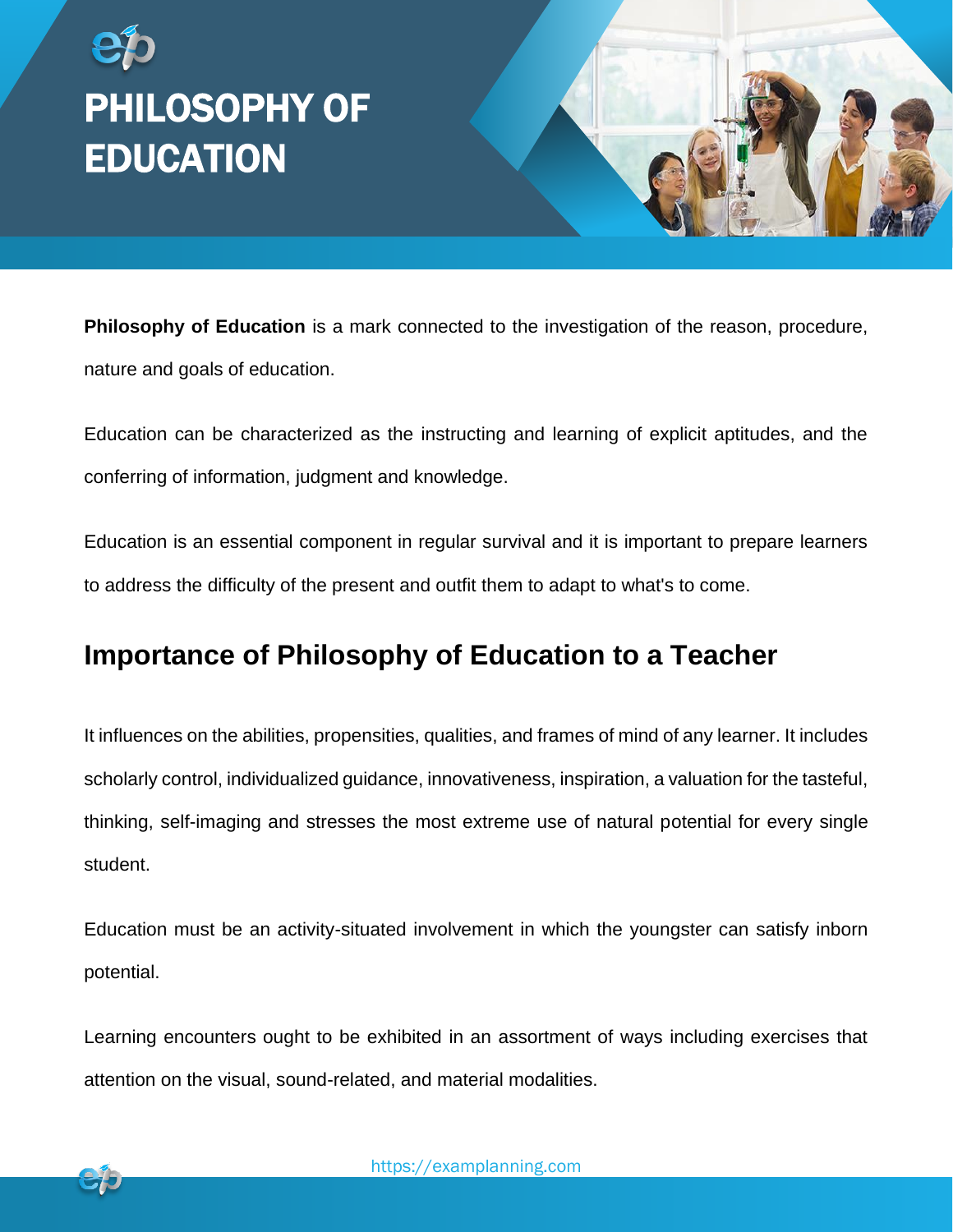The teacher must know about every single kid's interesting learning style and furnish guidance that networks with that learning style. The educator must be a specialist spark and have the capacity to precisely structure desires for the understudies to empower them, on an individual premise, to achieve their own best.

The kid must be guided in perceiving the incentive in what the person is realizing and sees the application to life outside the classroom. A logic of instruction may impact what subjects or themes are educated, how they are educated, and maybe more essentially, the supporting convictions and qualities that are instructed, both verifiable and expressly, inside and around the main subjects.

On the other hand, pedagogy is a term that encourages us to comprehend and depict how instructors develop, support, continue and in fact change students. It includes the objectives and the expert information, the choice of educational programs, the classroom association, the style of exercise conveyance, the structure of learning, the instructing and learning methodologies, the nature of learners' cooperation, the types of control and discipline, and the strategies for evaluation picked by the educator and authorized in the tutorial room.

Furthermore, school association must be seen as a gathering of experts cooperating to assist the kids but instructor can't carry out the responsibility alone to boost every single student's potential.

Parent acknowledgment, backing, and comprehension are required. The development of the kid scholastically, socially, and physically can possibly happen if the home, network and school cooperate on a youngster.

2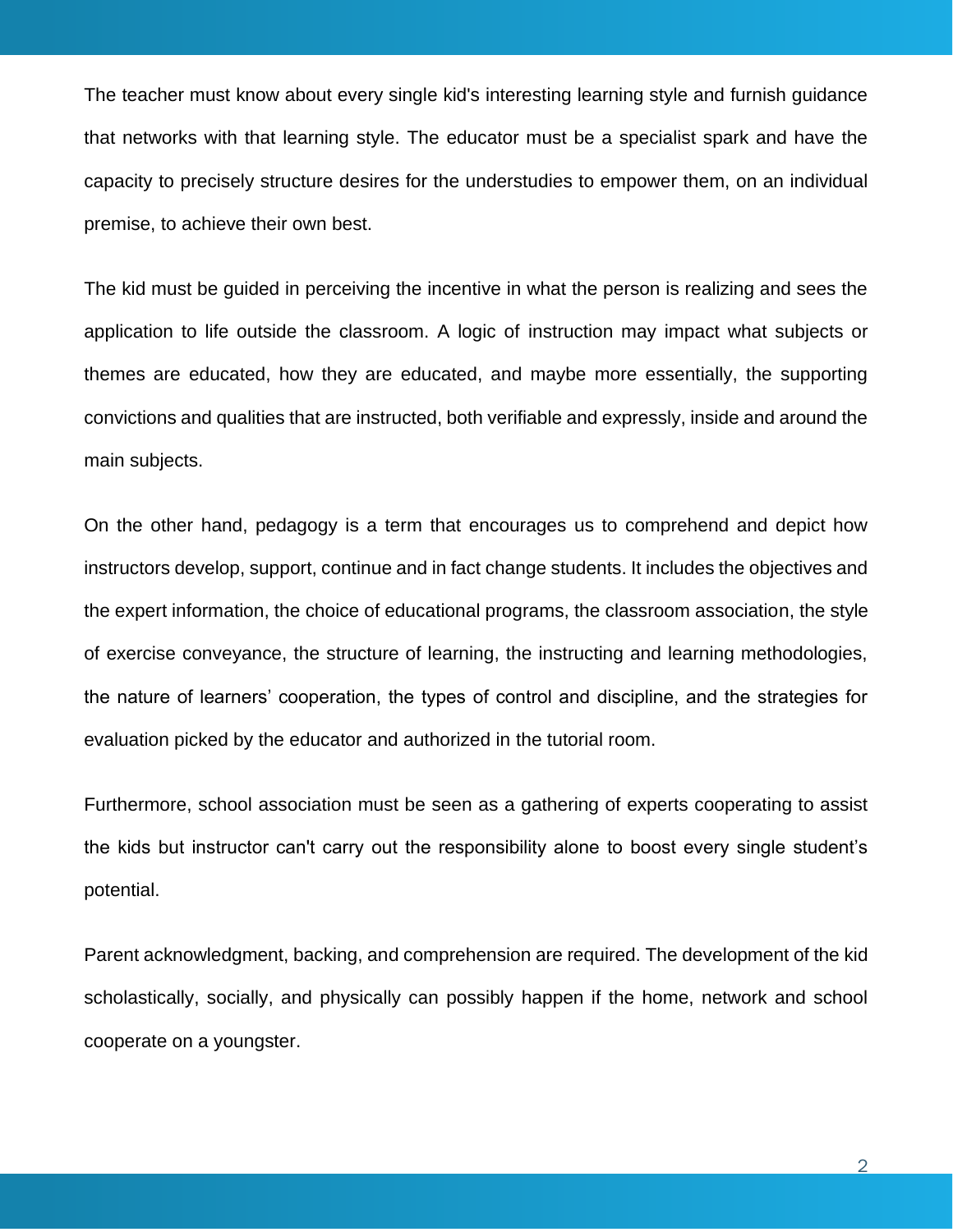The job of the parent is to help and strengthen the instructor's exertion in both the home and school. The school has a significant task to carry out in helping the individual figure out how to deal with his or her condition in a way that fortifies the self-image as opposed to collapsing it. Everybody in the classroom contributes as an student, educator, and mastermind. Teachers gain from students as much as they gain from them.

## **Education Philosophers**

**Plato** is the soonest educational scholar. About 360 B.C, his most essential work on rationality and political hypothesis was composed. He advocates some extraordinary techniques: expelling kids from their moms' consideration and raising them as dependents of the government, and separating youngsters reasonable to the different standings, the most noteworthy getting the most training, with the goal that they could go about as watchmen of the city and care for the less capable. He trusted that education ought to be all encompassing, including actualities, aptitudes, physical control, music and workmanship.

Plato trusted that ability and insight are not conveyed hereditarily and in this way is be found in kids destined to all classes, in spite of the fact that his proposed arrangement of particular government funded training for an informed minority of the public does not by any means pursue a law-based model.

**Aristotle** thought about human instinct, propensity and motivation to be similarly critical powers to be developed in education, a definitive point of which ought to be to deliver great and ethical subjects. He suggested that educators lead their learners efficiently and that reiteration be utilized as a key device to grow great propensities, in contrast to Socrates' accentuation on scrutinizing his audience members to draw out their own thoughts. He clearly mentioned the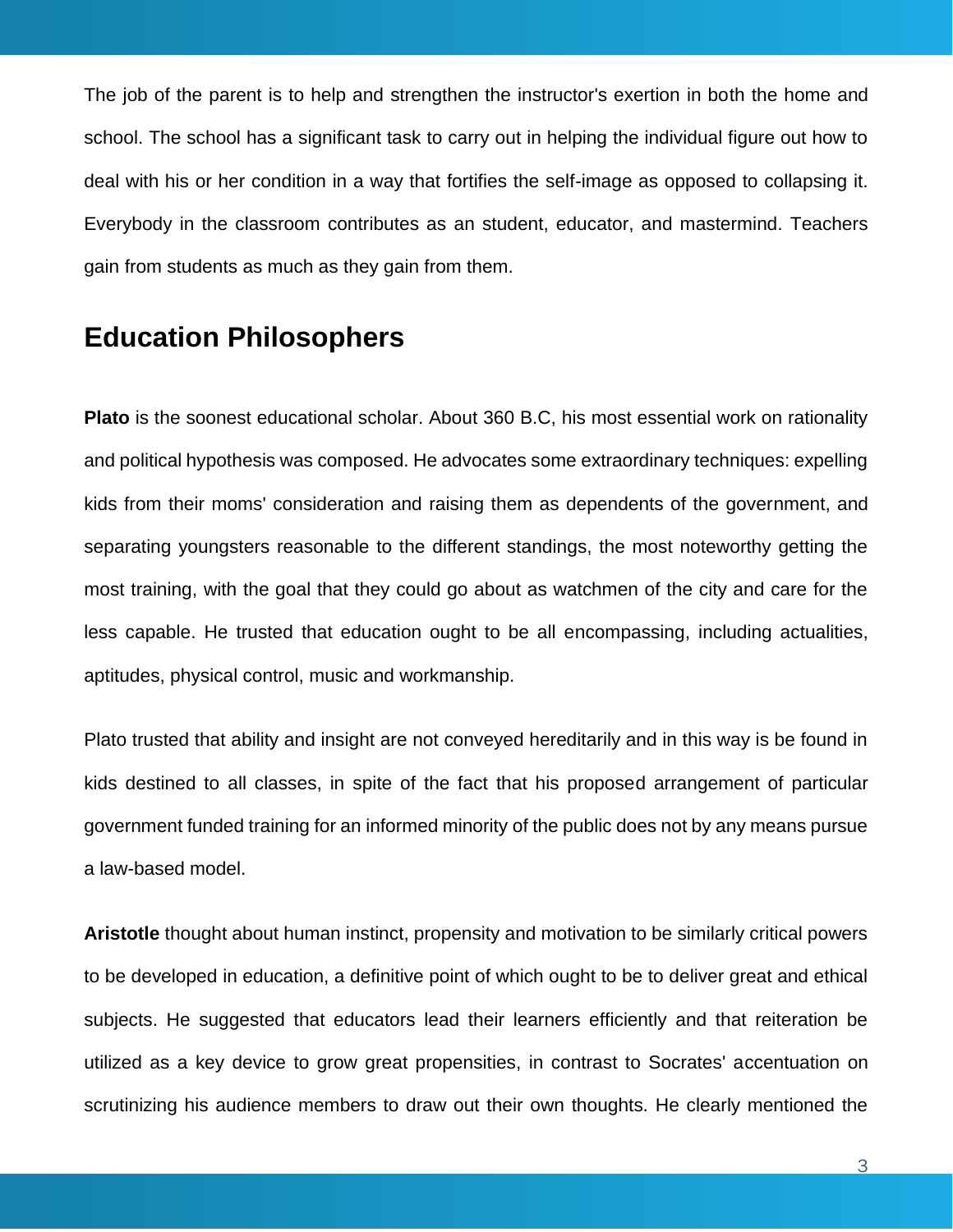importance of reading, composing, arithmetic, music, physical training, history, and a wide scope of sciences and play as well.

The historical backdrop of philosophy of education incorporates a lot a bigger number of figures than Plato, Aristotle, Socrates, Dewey and Rousseau. Other real savants, including Thomas Aquinas, Augustine, Bertrand Russell, Thomas Hobbes, David Hume, Immanuel Kant, John Stuart Mill, Karl Marx, René Descartes & John Locke.

## **Nature and Scope of Philosophy of Education**

Numerous points have been proposed by savants and other instructive scholars; they incorporate the development of interest and the aura to ask; the advancement of good reasoning, feeling, and activity; the satisfaction of potential; the creation of information and of learned understudies; the boost of opportunity, joy, or confidence; the improvement of comprehension; the augmentation of the creative ability; the improvement of sound judgment; the cultivating of development, improvement, and self-acknowledgment; the development of "generously taught" people; the defeating of provincialism and close-mindedness; the encouraging of self-governance; the advancement of consideration, concern, and related mentalities and miens; the generation of good nationals; the security of learners from the injurious impacts of human advancement; the improvement of devotion, religious confidence, and otherworldly satisfaction; the cultivating of ideological virtue and the development of political mindfulness and activity.

All these proposed points require watchful explanation. All philosophers of education have committed themselves, at any rate to a limited extent, to defending a specific origination of the

4